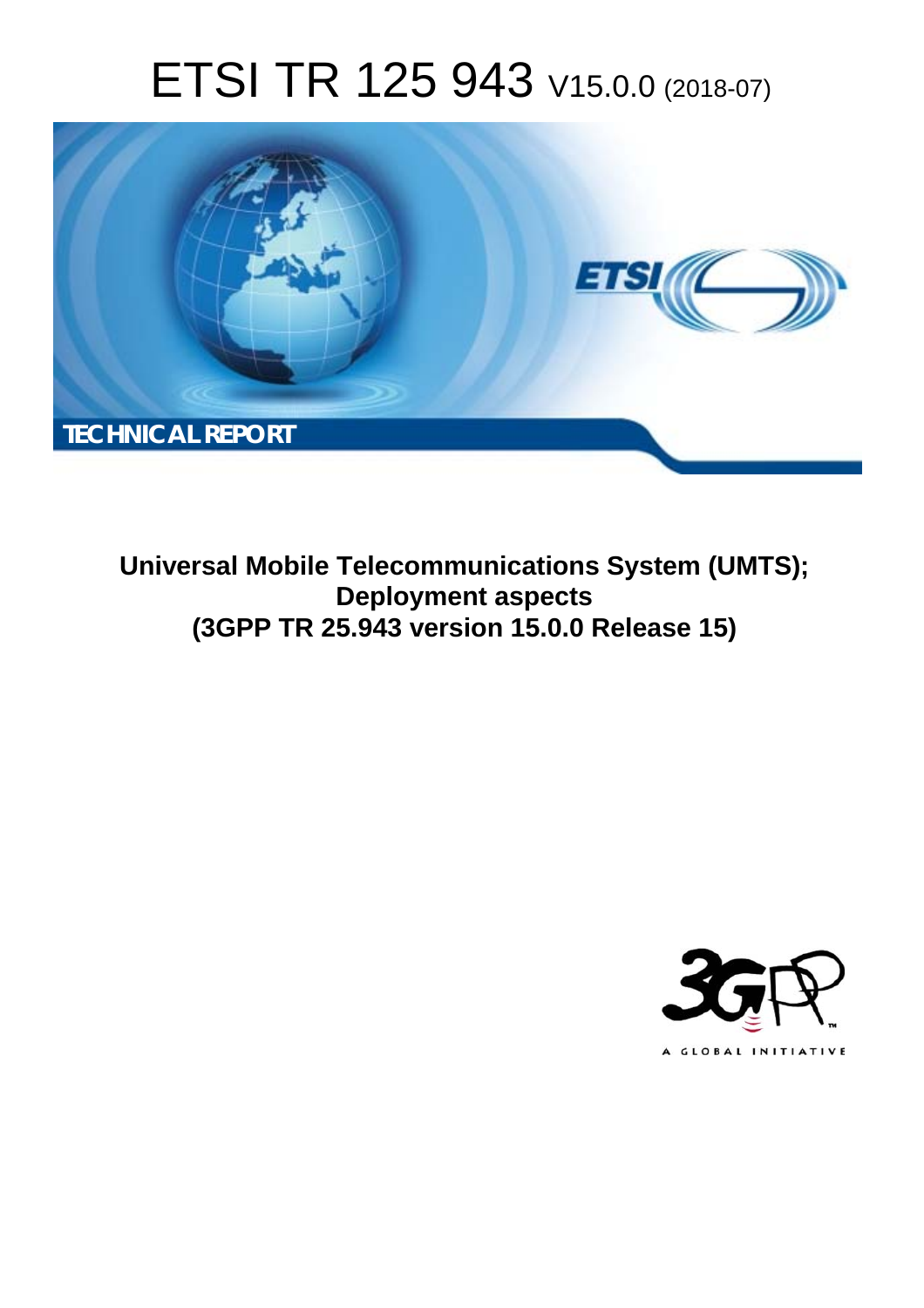Reference RTR/TSGR-0425943vf00

> Keywords UMTS

#### *ETSI*

#### 650 Route des Lucioles F-06921 Sophia Antipolis Cedex - FRANCE

Tel.: +33 4 92 94 42 00 Fax: +33 4 93 65 47 16

Siret N° 348 623 562 00017 - NAF 742 C Association à but non lucratif enregistrée à la Sous-Préfecture de Grasse (06) N° 7803/88

#### *Important notice*

The present document can be downloaded from: <http://www.etsi.org/standards-search>

The present document may be made available in electronic versions and/or in print. The content of any electronic and/or print versions of the present document shall not be modified without the prior written authorization of ETSI. In case of any existing or perceived difference in contents between such versions and/or in print, the only prevailing document is the print of the Portable Document Format (PDF) version kept on a specific network drive within ETSI Secretariat.

Users of the present document should be aware that the document may be subject to revision or change of status. Information on the current status of this and other ETSI documents is available at <https://portal.etsi.org/TB/ETSIDeliverableStatus.aspx>

If you find errors in the present document, please send your comment to one of the following services: <https://portal.etsi.org/People/CommiteeSupportStaff.aspx>

#### *Copyright Notification*

No part may be reproduced or utilized in any form or by any means, electronic or mechanical, including photocopying and microfilm except as authorized by written permission of ETSI. The content of the PDF version shall not be modified without the written authorization of ETSI. The copyright and the foregoing restriction extend to reproduction in all media.

> © ETSI 2018. All rights reserved.

**DECT**TM, **PLUGTESTS**TM, **UMTS**TM and the ETSI logo are trademarks of ETSI registered for the benefit of its Members. **3GPP**TM and **LTE**TM are trademarks of ETSI registered for the benefit of its Members and of the 3GPP Organizational Partners. **oneM2M** logo is protected for the benefit of its Members.

**GSM**® and the GSM logo are trademarks registered and owned by the GSM Association.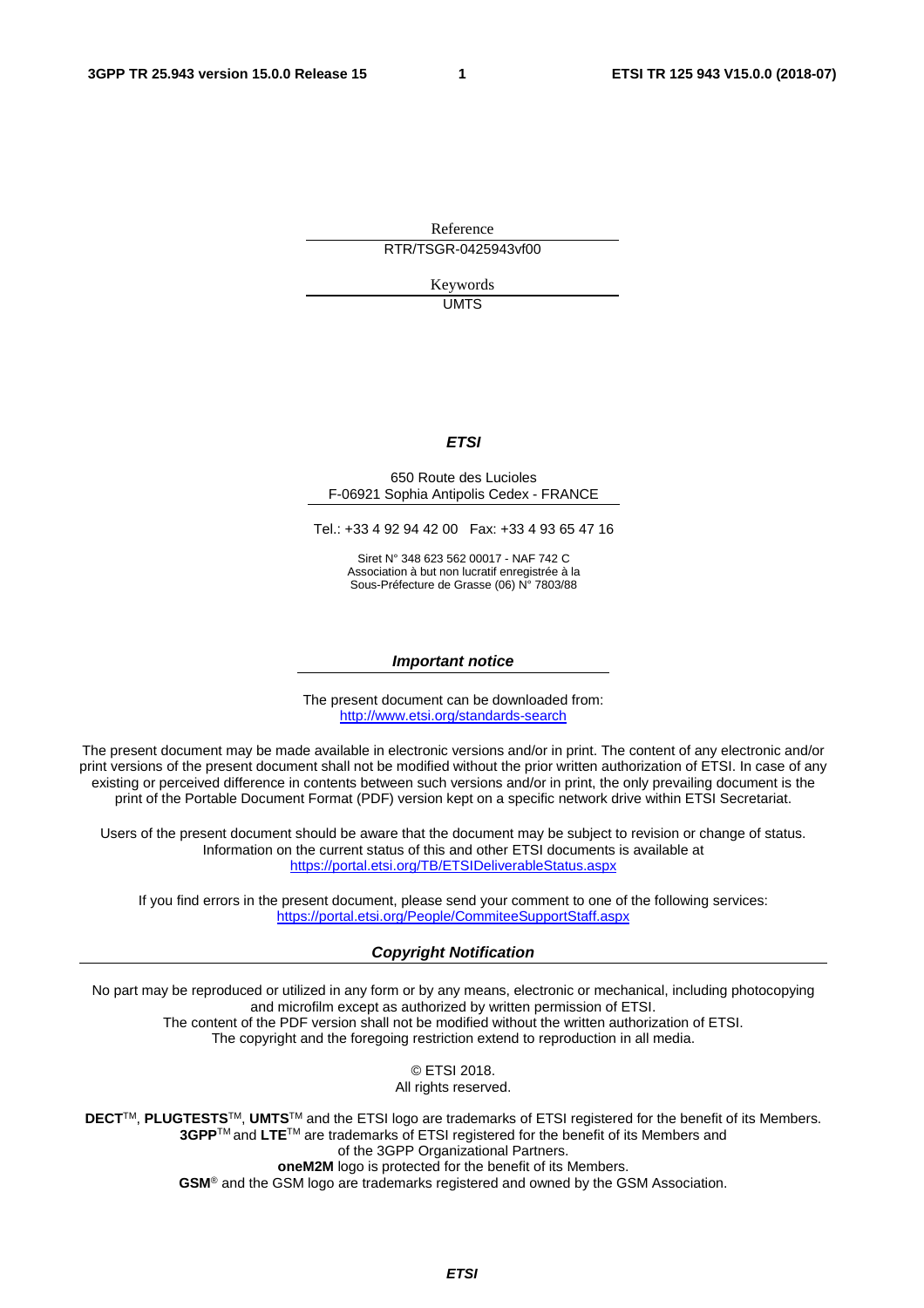### Intellectual Property Rights

#### Essential patents

IPRs essential or potentially essential to normative deliverables may have been declared to ETSI. The information pertaining to these essential IPRs, if any, is publicly available for **ETSI members and non-members**, and can be found in ETSI SR 000 314: *"Intellectual Property Rights (IPRs); Essential, or potentially Essential, IPRs notified to ETSI in respect of ETSI standards"*, which is available from the ETSI Secretariat. Latest updates are available on the ETSI Web server ([https://ipr.etsi.org/\)](https://ipr.etsi.org/).

Pursuant to the ETSI IPR Policy, no investigation, including IPR searches, has been carried out by ETSI. No guarantee can be given as to the existence of other IPRs not referenced in ETSI SR 000 314 (or the updates on the ETSI Web server) which are, or may be, or may become, essential to the present document.

#### **Trademarks**

The present document may include trademarks and/or tradenames which are asserted and/or registered by their owners. ETSI claims no ownership of these except for any which are indicated as being the property of ETSI, and conveys no right to use or reproduce any trademark and/or tradename. Mention of those trademarks in the present document does not constitute an endorsement by ETSI of products, services or organizations associated with those trademarks.

### Foreword

This Technical Report (TR) has been produced by ETSI 3rd Generation Partnership Project (3GPP).

The present document may refer to technical specifications or reports using their 3GPP identities, UMTS identities or GSM identities. These should be interpreted as being references to the corresponding ETSI deliverables.

The cross reference between GSM, UMTS, 3GPP and ETSI identities can be found under [http://webapp.etsi.org/key/queryform.asp.](http://webapp.etsi.org/key/queryform.asp)

### Modal verbs terminology

In the present document "**should**", "**should not**", "**may**", "**need not**", "**will**", "**will not**", "**can**" and "**cannot**" are to be interpreted as described in clause 3.2 of the [ETSI Drafting Rules](https://portal.etsi.org/Services/editHelp!/Howtostart/ETSIDraftingRules.aspx) (Verbal forms for the expression of provisions).

"**must**" and "**must not**" are **NOT** allowed in ETSI deliverables except when used in direct citation.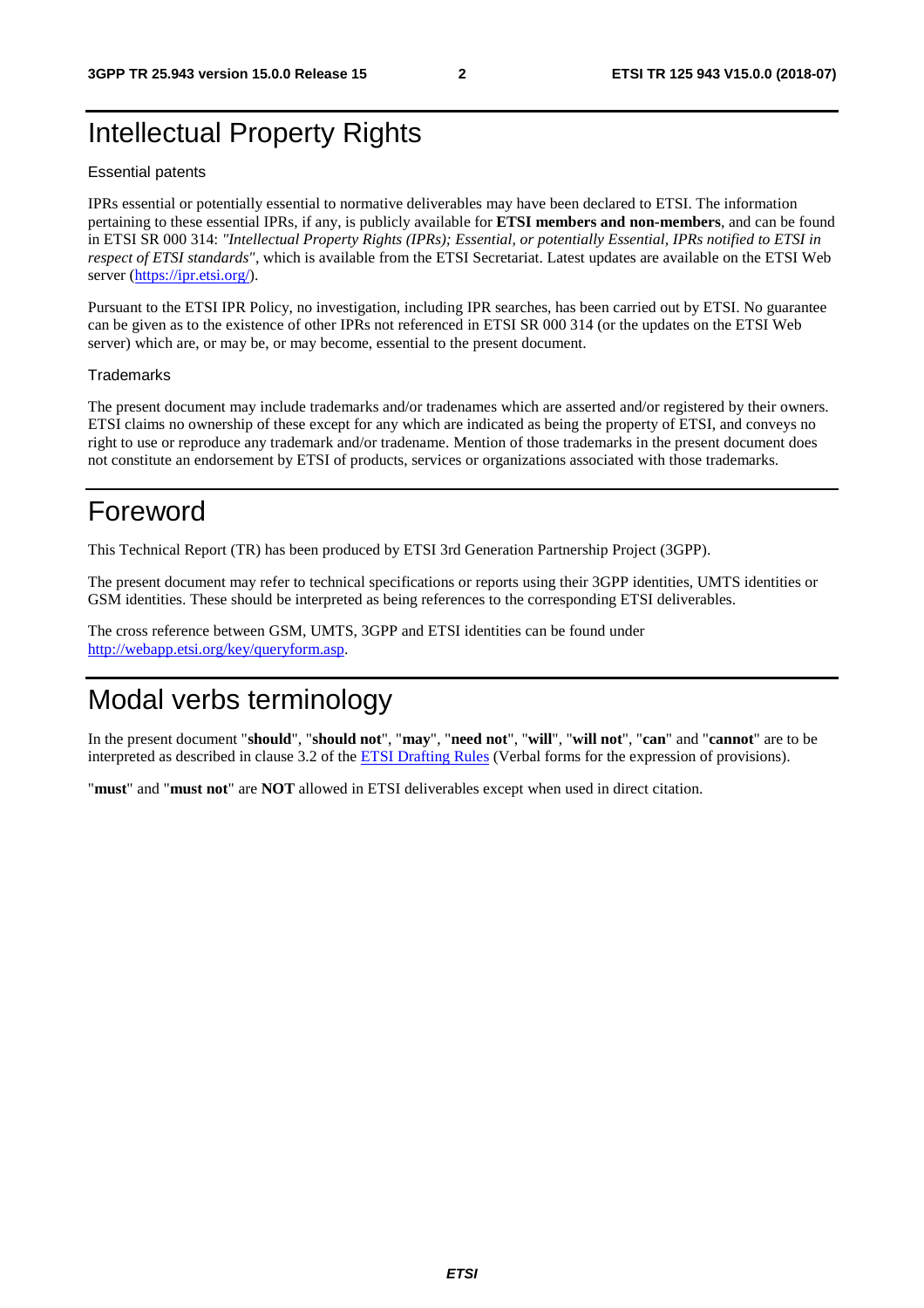### Contents

| 1                      |                 |  |  |  |  |
|------------------------|-----------------|--|--|--|--|
| 2                      |                 |  |  |  |  |
| 3<br>3.1<br>3.2<br>3.3 |                 |  |  |  |  |
| $\overline{4}$         |                 |  |  |  |  |
| 5<br>5.1<br>5.2<br>5.3 |                 |  |  |  |  |
| Annex A:               |                 |  |  |  |  |
| A.1<br>A.2<br>A.3      |                 |  |  |  |  |
|                        | <b>Annex B:</b> |  |  |  |  |
| <b>Annex C:</b>        |                 |  |  |  |  |
|                        |                 |  |  |  |  |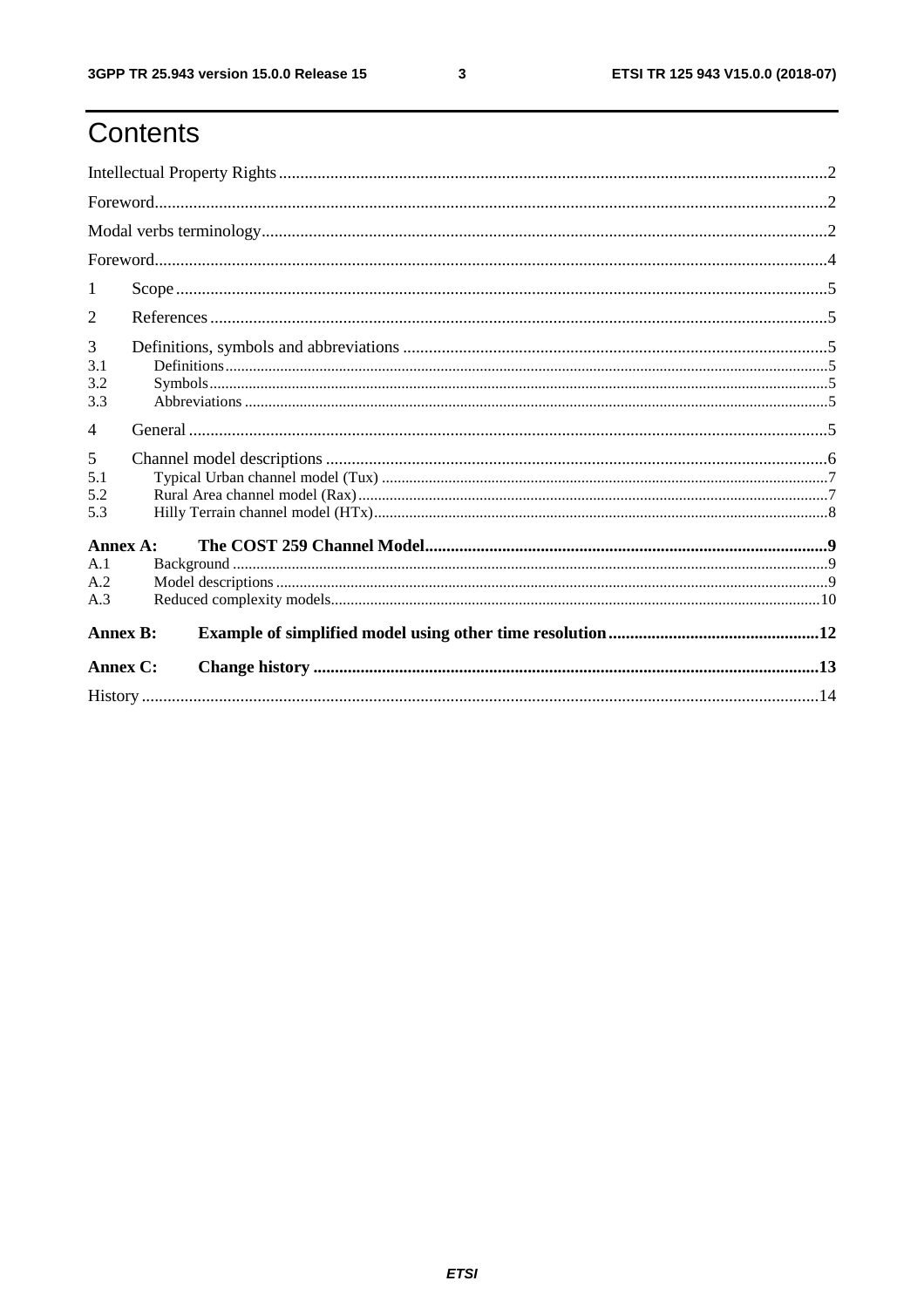### Foreword

This Technical Report has been produced by the 3GPP.

The contents of the present document are subject to continuing work within the TSG and may change following formal TSG approval. Should the TSG modify the contents of this TS, it will be re-released by the TSG with an identifying change of release date and an increase in version number as follows:

Version x.y.z

where:

- x the first digit:
	- 1 presented to TSG for information;
	- 2 presented to TSG for approval;
	- 3 Indicates TSG approved document under change control.
- Y the second digit is incremented for all changes of substance, i.e. technical enhancements, corrections, updates, etc.
- z the third digit is incremented when editorial only changes have been incorporated in the document.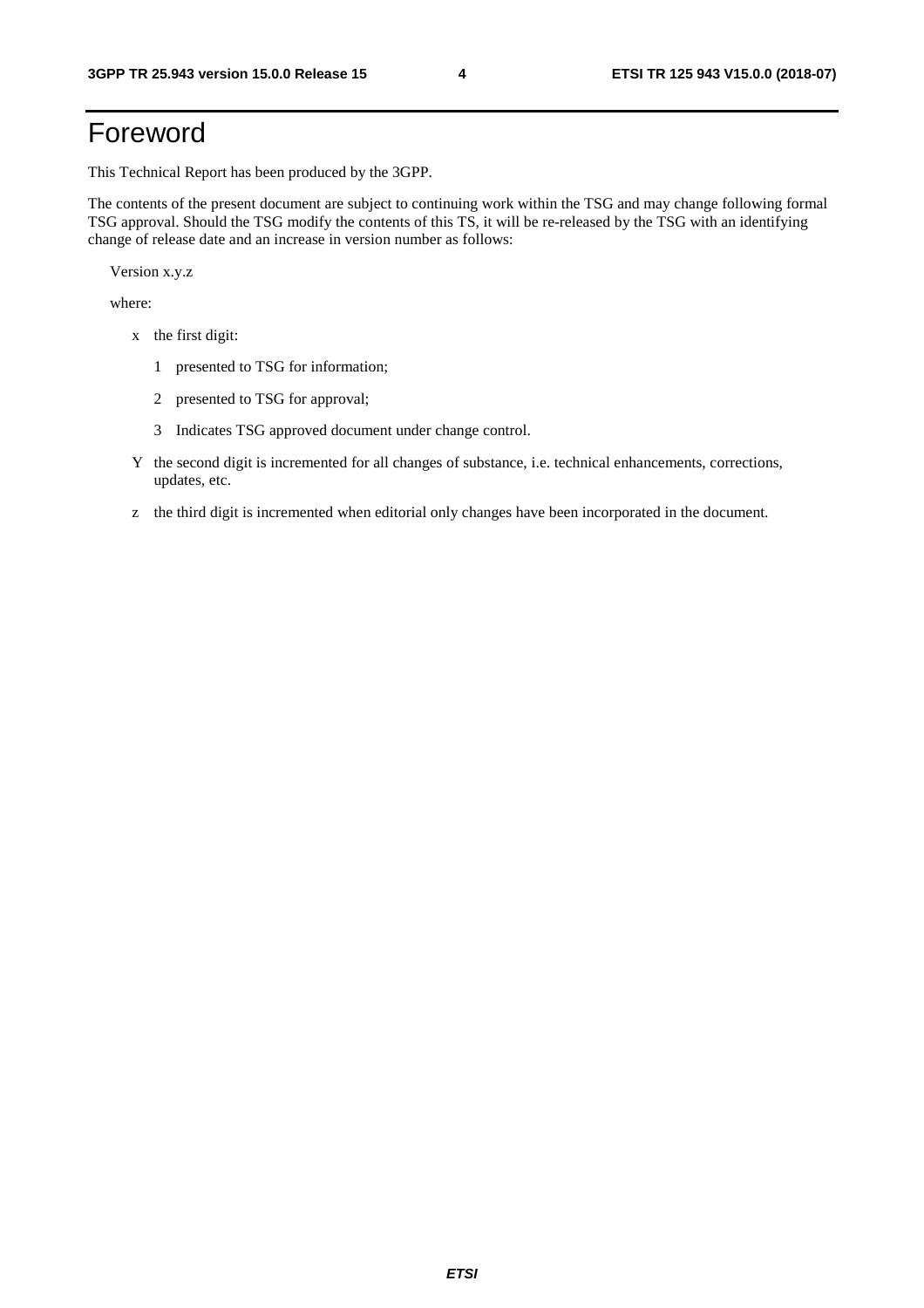### 1 Scope

The present document establishes channel models to be used for deployment evaluation.

### 2 References

The following documents contain provisions which, through reference in this text, constitute provisions of the present document.

- References are either specific (identified by date of publication, edition number, version number, etc.) or non-specific.
- For a specific reference, subsequent revisions do not apply.
- For a non-specific reference, the latest version applies. In the case of a reference to a 3GPP document (including a GSM document), a non-specific reference implicitly refers to the latest version of that document *in the same Release as the present document*.
- [1] L.M. Correia, ed., Wireless flexible personalized communications COST 259: European cooperation in mobile radio research, John Wiley & Sons 2001.
- [2] GSM 05.05, "Digital cellular telecommunications system (Phase 2+); Radio transmission and reception"

### 3 Definitions, symbols and abbreviations

3.1 Definitions

(void)

### 3.2 Symbols

For the purposes of the present document, the following symbols apply:

- $\sigma_{\tau}$  R.M.S. delay spread.
- Fd Maximum Doppler shift
- fs Doppler frequency of the direct path, given by its direction relative to the mobile direction of movement

### 3.3 Abbreviations

For the purposes of the present document, the following abbreviations apply:

| <b>COST</b> | European Co-operation in the field of Scientific and Technical research |
|-------------|-------------------------------------------------------------------------|
| <b>GSM</b>  | Global System for Mobile communications                                 |
| HT          | Hilly Terrain                                                           |
| RA          | Rural Area                                                              |
| TU          | <b>Typical Urban</b>                                                    |
| <b>UMTS</b> | Universal Mobile Telecommunications System                              |

### 4 General

The channel models have been chosen as simplifications, or typical realisations of the COST 259 model [1] that is described in more detail in Annex A.

A large number of paths (20) in each model ensure that the correlation properties in the frequency domain are realistic. Path powers follow the exponential channel shapes in the COST 259 model. The delay spreads for each model are close to expected medians when applying the COST 259 model in reasonably sized macrocells. In the rural model a direct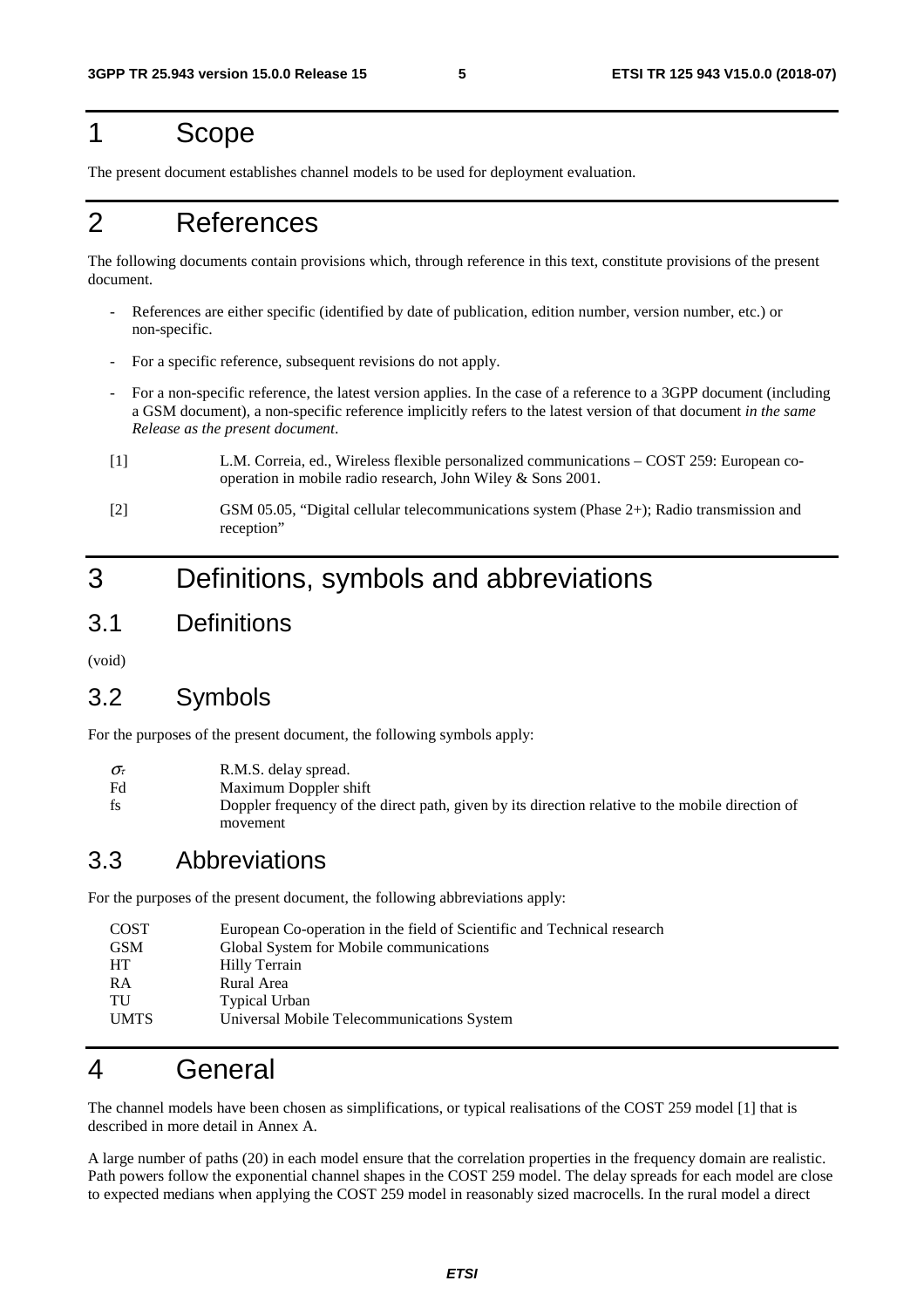path is present, resulting in Rice-type fading when filtered to wideband channels. The hilly terrain model consists of two clusters, a typical situation in these environments.

With the chosen parameters the models will be quite similar to the GSM channel models [2], after filtering to the GSM bandwidth.

In Section 5, the channel models are specified explicitly. The tap delays have been determined by generating 20

 $[ 0.4 \cdot \sigma_{\tau} ]$ 

independent identically distributed values from a uniform distribution in the interval , where  $\sigma_r$  is the rms delay spread. For the Hilly Terrain channel 10 paths have been generated for each cluster and for the Rural Area model there is a total of 10 taps. Relative powers have then been calculated using the channel shapes in Annex A, Table A.3. The channels have been normalised so that the total power in each channel is equal to one.

### 5 Channel model descriptions

Radio wave propagation in the mobile environment can be described by multiple paths which arise due to reflection and scattering in the mobile environment. Approximating these paths as a finite number of N distinct paths, the impulse response for the radio channel may be written as:

$$
h(\tau) = \sum_{i}^{N} a_{i} \delta(\tau_{i})
$$

which is the well known tapped-delay line model. Due to scattering of each wave in the vicinity of a moving mobile,

each path  $a_i$  will be the superposition of a large number of scattered waves with approximately the same delay. This

superposition gives rise to time-varying fading of the path amplitudes  $a_i$ , a fading which is well described by Rayleigh distributed amplitudes varying according to a classical Doppler spectrum:

$$
S(f) \propto 1/(1 - (f/f_D)^2)^{0.5}
$$

where  $f_D = v / \lambda$  is the maximum Doppler shift, a function of the mobile speed V and the wavelength  $\lambda$ . In some cases a strong direct wave or specular reflection exists which gives rise to a non-fading path, then the Doppler spectrum  $i_{S}$ :

$$
S(f) = \delta(f_s)
$$

where  $f_s$  is the Doppler frequency of the direct path, given by its direction relative to the mobile direction of movement.

The channel models presented here will be described by a number of paths, having average powers  $\vert v_i \vert$  and relative  $a_i^2$ 

delays  $\tau_i$ , along with their Doppler spectrum which is either classical or a direct path. The models are named Tux, Rax and HTx, where x is the mobile speed in km/h. Default mobile speeds for the models are according to Table 5.1. The relative position of the taps is for each model listed with a 0.001 μs resolution.

**Table 5.1: Default mobile speeds for the channel models.** 

| <b>Channel model</b> | <b>Mobile speed</b> |
|----------------------|---------------------|
| Tux                  | 3 km/h              |
|                      | 50 km/h             |
|                      | 120 km/h            |
| Rax                  | 120 km/h            |
|                      | 250 km/h            |
| HTx                  | 120 km/h            |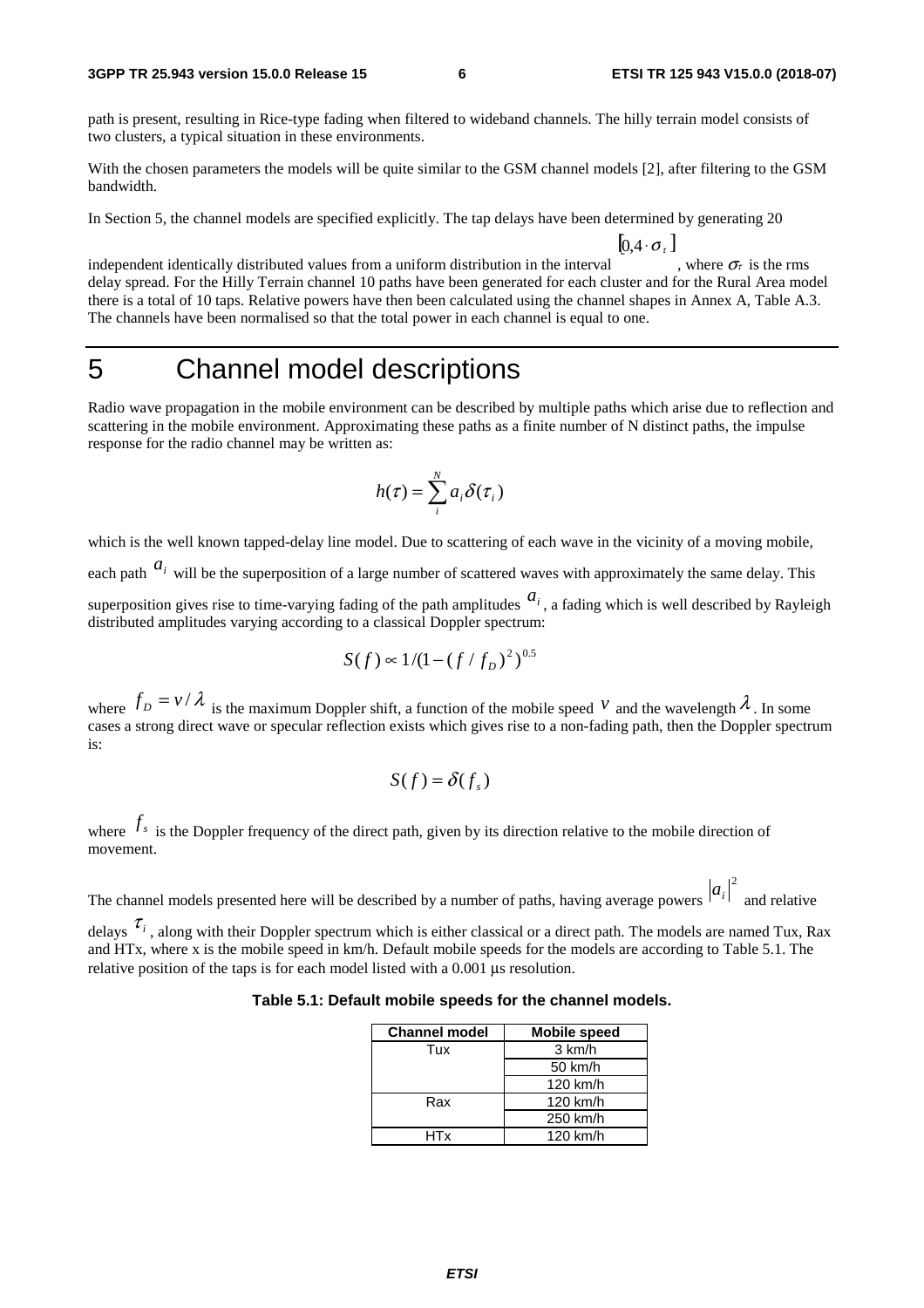The models may in certain cases be simplified to a specific application to allow for less complex simulations and testing. The simplification should be done with a specific time resolution ΔT, which should be stated to avoid confusion: e.g. Rax(ΔT=0.1μs). An example of such a simplified model is shown in Annex B.

### 5.1 Typical Urban channel model (Tux)

#### **Table 5.2: Channel for urban area**

| Tap number     | Relative time $(\mu s)$ | average relative power<br>(dB) | <b>7oppler spectrum</b> |
|----------------|-------------------------|--------------------------------|-------------------------|
| 1              | $\mathbf 0$             | $-5.7$                         | Class                   |
| $\overline{2}$ | 0.217                   | $-7.6$                         | Class                   |
| $\mathbf{3}$   | 0.512                   | $-10.1$                        | Class                   |
| 4              | 0.514                   | $-10.2$                        | Class                   |
| 5              | 0.517                   | $-10.2$                        | Class                   |
| 6              | 0.674                   | $-11.5$                        | Class                   |
| 7              | 0.882                   | $-13.4$                        | Class                   |
| 8              | 1.230                   | $-16.3$                        | Class                   |
| 9              | 1.287                   | $-16.9$                        | Class                   |
| 10             | 1.311                   | $-17.1$                        | Class                   |
| 11             | 1.349                   | $-17.4$                        | Class                   |
| 12             | 1.533                   | $-19.0$                        | Class                   |
| 13             | 1.535                   | $-19.0$                        | Class                   |
| 14             | 1.622                   | $-19.8$                        | Class                   |
| 15             | 1.818                   | $-21.5$                        | Class                   |
| 16             | 1.836                   | $-21.6$                        | Class                   |
| 17             | 1.884                   | $-22.1$                        | Class                   |
| 18             | 1.943                   | $-22.6$                        | Class                   |
| 19             | 2.048                   | $-23.5$                        | Class                   |
| 20             | 2.140                   | $-24.3$                        | Class                   |

### 5.2 Rural Area channel model (Rax)

#### **Table 5.3: Channel for rural area**

| Tap number | Relative time $(\mu s)$ | average relative power<br>(dB) | <b>7oppler spectrum</b>            |
|------------|-------------------------|--------------------------------|------------------------------------|
|            | 0                       | $-5.2$                         | Direct path, $f_s = 0.7 \cdot f_D$ |
| ⌒          | 0.042                   | $-6.4$                         | Class                              |
| 3          | 0.101                   | $-8.4$                         | Class                              |
| 4          | 0.129                   | $-9.3$                         | Class                              |
| 5          | 0.149                   | $-10.0$                        | Class                              |
| 6          | 0.245                   | $-13.1$                        | Class                              |
|            | 0.312                   | $-15.3$                        | Class                              |
| 8          | 0.410                   | $-18.5$                        | Class                              |
| 9          | 0.469                   | $-20.4$                        | Class                              |
| 10         | 0.528                   | $-22.4$                        | Class                              |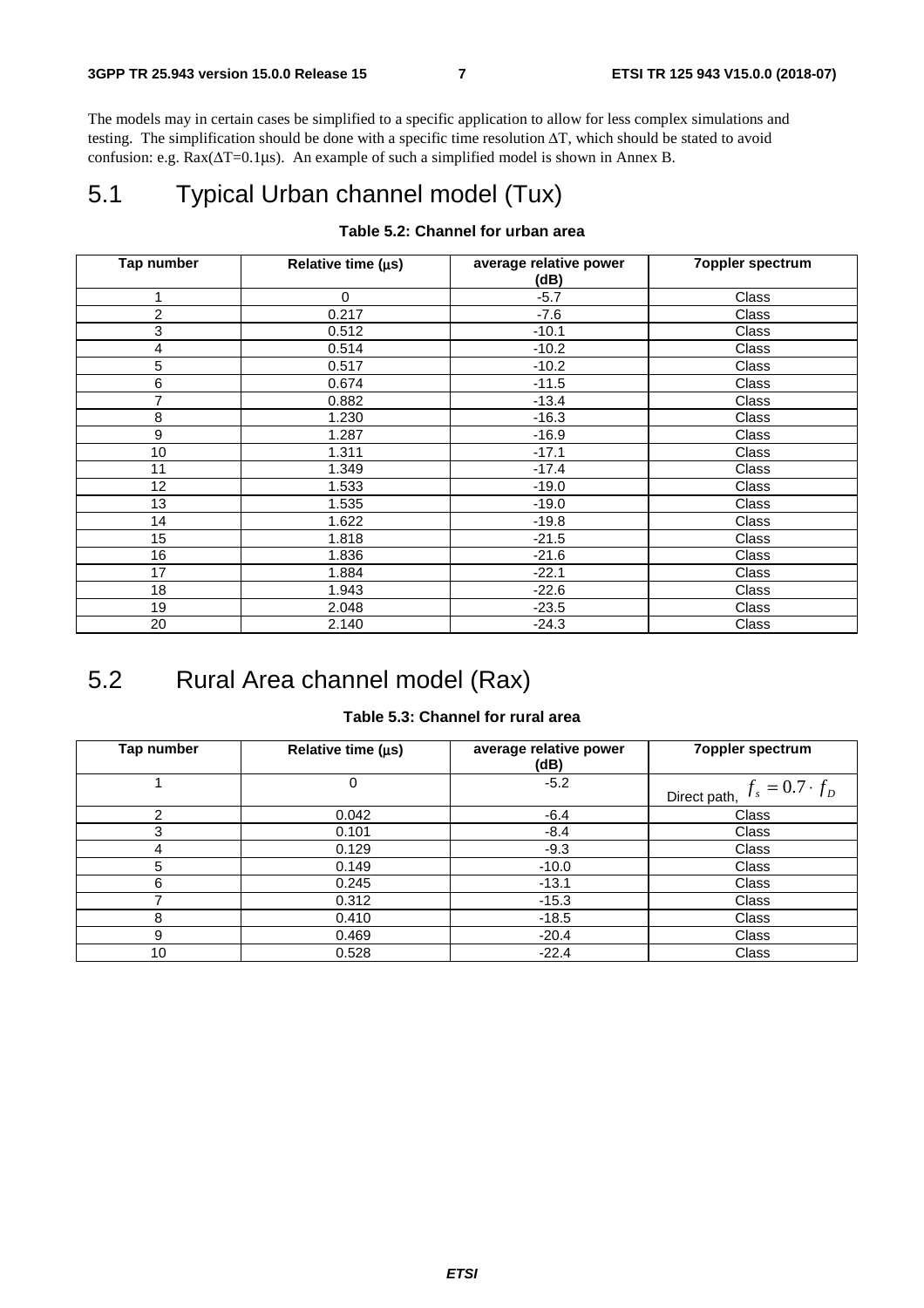### 5.3 Hilly Terrain channel model (HTx)

#### **Table 5.4: Channel for hilly terrain area**

| Tap number       | Relative time (µs) | average relative power<br>(dB) | 8oppler spectrum |
|------------------|--------------------|--------------------------------|------------------|
|                  | $\Omega$           | $-3.6$                         | Class            |
| $\overline{c}$   | 0.356              | $-8.9$                         | Class            |
| 3                | 0.441              | $-10.2$                        | Class            |
| 4                | 0.528              | $-11.5$                        | Class            |
| 5                | 0.546              | $-11.8$                        | Class            |
| 6                | 0.609              | $-12.7$                        | Class            |
| 7                | 0.625              | $-13.0$                        | Class            |
| 8                | 0.842              | $-16.2$                        | Class            |
| $\boldsymbol{9}$ | 0.916              | $-17.3$                        | Class            |
| 10               | 0.941              | $-17.7$                        | Class            |
| 11               | 15.000             | $-17.6$                        | Class            |
| 12 <sup>2</sup>  | 16.172             | $-22.7$                        | Class            |
| 13               | 16.492             | $-24.1$                        | Class            |
| 14               | 16.876             | $-25.8$                        | Class            |
| 15               | 16.882             | $-25.8$                        | Class            |
| 16               | 16.978             | $-26.2$                        | Class            |
| 17               | 17.615             | $-29.0$                        | Class            |
| 18               | 17.827             | $-29.9$                        | Class            |
| 19               | 17.849             | $-30.0$                        | Class            |
| 20               | 18.016             | $-30.7$                        | Class            |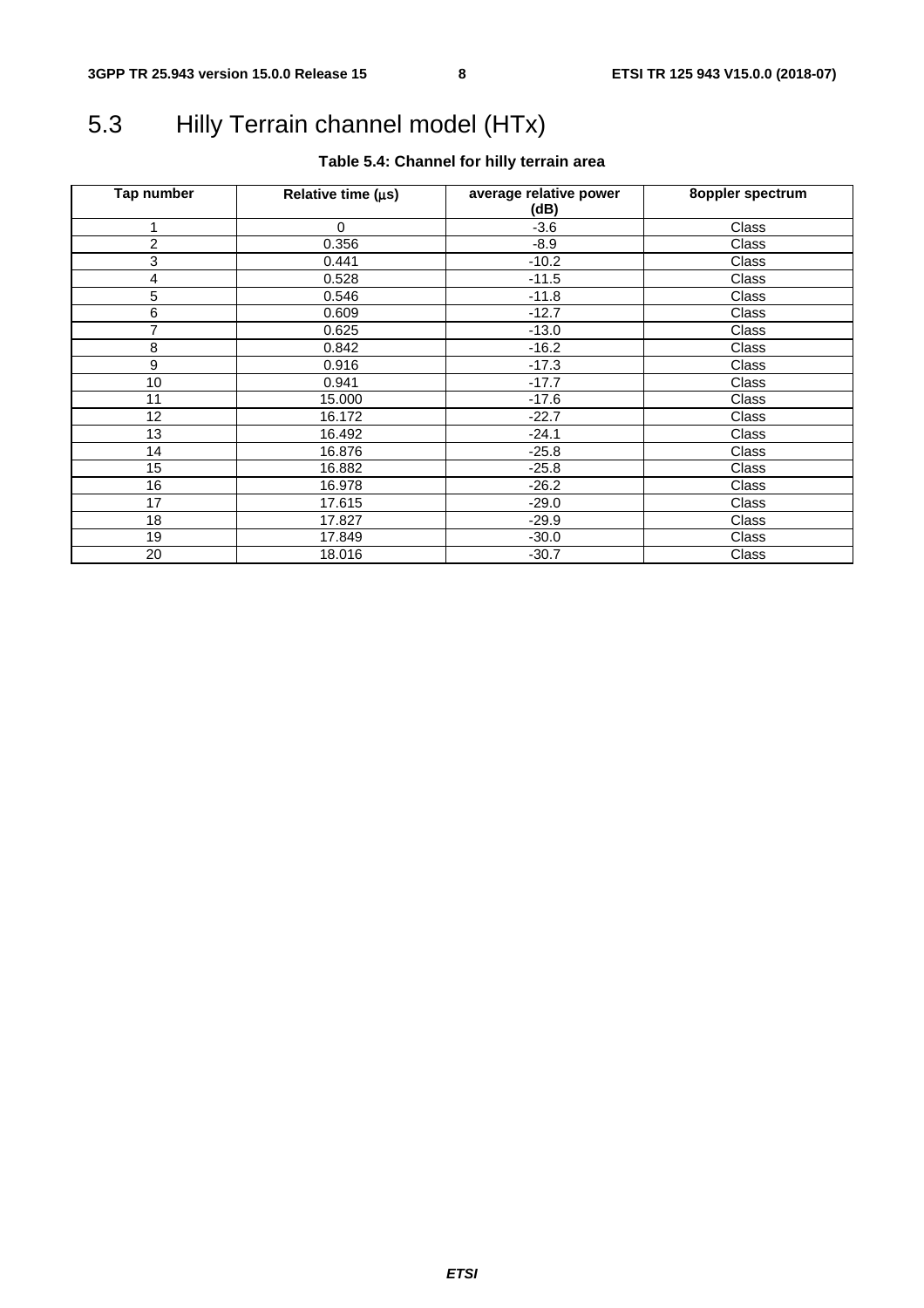### Annex A: The COST 259 Channel Model

### A.1 Background

COST 259 [1] is a research forum funded by the EU, in which there are participants from manufacturers, operators and universities. This forum is the second successor of COST 207, who did the work on which the channel models used in GSM standardization were based. One of the work items identified in COST 259 is to propose a new set of channel models which overcome the limitations in the GSM channel models, while aiming at the same general acceptance. The models are aimed at UMTS and HIPERLAN, with particular emphasis on adaptive antennas and directional channels.

### A.2 Model descriptions

The main difference between the COST 259 model and previous models is that it tries to describe the complex range of conditions found in the real world by distributions of channels rather than a few "typical" cases. The probability densities for the occurrence of different channels are functions of mainly two parameters:

- 1) Environment
- 2) Distance

Given a certain environment (e.g. Urban Macrocell) and a certain distance (or distance range/cell radius), the parameters describing the distribution functions for this particular case can be extracted. Performing a sufficient number of channel realizations will give a distribution of channels which give a much better representation of reality than what would be possible using only one channel.

The environments identified so far in COST 259 are given in Table A.1, although these are by no means written in stone. The macrocellular environments have the same names as the GSM models. (It is being discussed if there should be a distinction between indoor and outdoor mobiles for the macrocellular environments.)

| <b>Macrocell</b>     | <b>Microcell</b>   | <b>Picocell</b>           |
|----------------------|--------------------|---------------------------|
| Typical Urban        | (Street Canyons)   | (Tunnel/Corridor)         |
| <b>Bad Urban</b>     | (Open Places)      | (Factory)                 |
| Rural Area           | Tunnels)           | (Office/Residential Home) |
| <b>Hilly Terrain</b> | (Street Crossings) | (Open Lounge)             |

#### **Table A.1: Preliminary environments identified by COST 259.**

In COST 259, a number of properties of the propagation channel has been considered in the model work. The full proposal will include all of these properties, but it is quite simple and straightforward to implement the model in a modular structure, so that each of the properties (listed in Table A.2) can be switched on or off individually depending on the application. Inherent in the model is also correlations between the properties, e.g. time dispersion and shadow fading are modelled as being partially correlated.

#### **Table A.2: Propagation properties considered in the COST 259 model**

|   | Path Loss                                              |
|---|--------------------------------------------------------|
| 2 | Shadow Fading                                          |
| 3 | Fast Fading                                            |
| 4 | <b>Time Dispersion</b>                                 |
| 5 | Angular dispersion (azimuth and/or elevation at<br>BS) |
| 6 | Polarization                                           |
|   | <b>Multiple Clusters</b>                               |
| 8 | Dynamic channel variations (variations in 1-7)         |

The shape of the channel is given by one or several clusters, where each cluster is exponentially decreasing in delay and Laplacian (double-sided exponential) in azimuth. Each cluster consists of a number of Rayleigh-fading paths, plus a possible non-fading path to get Rice fading.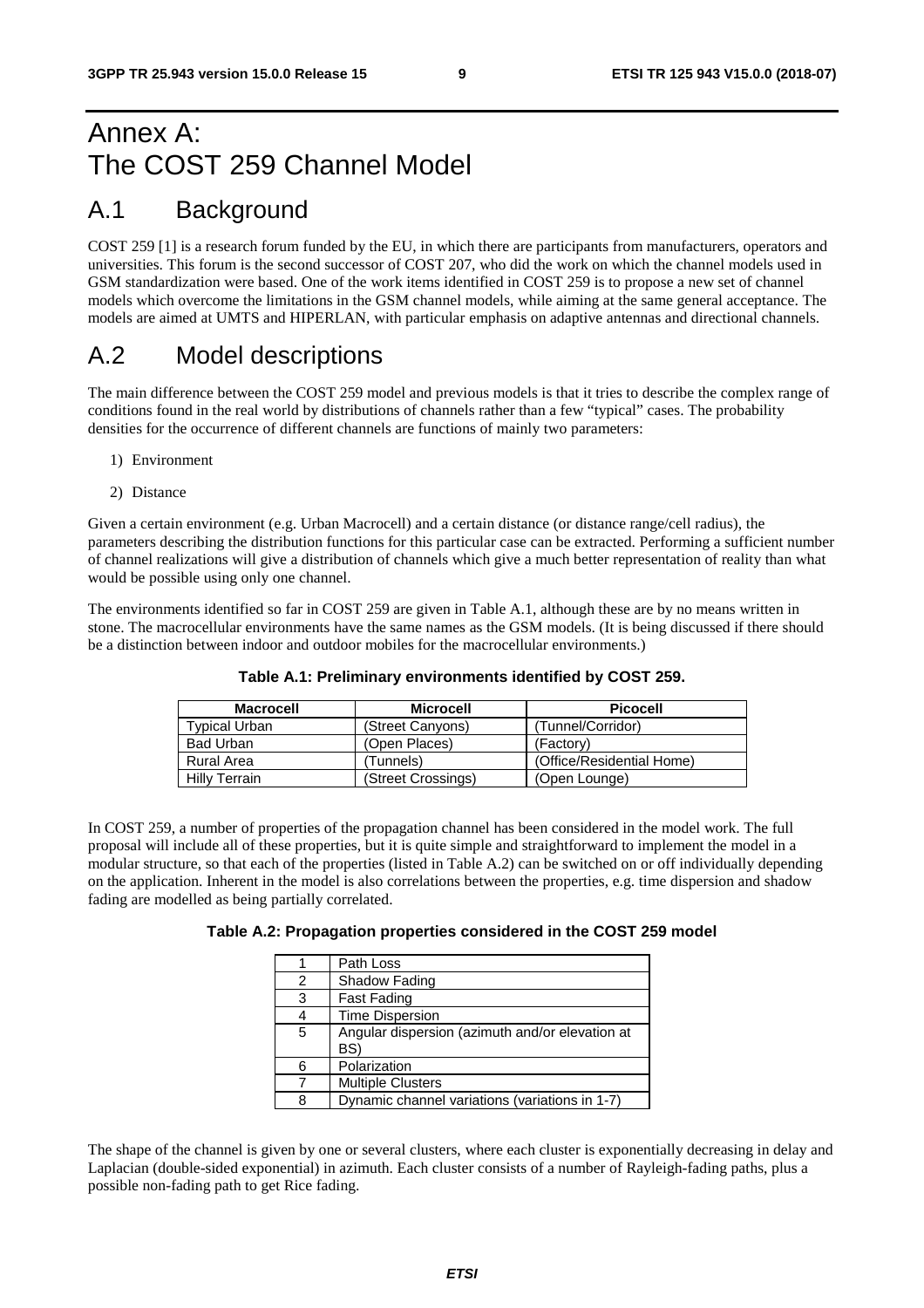#### **3GPP TR 25.943 version 15.0.0 Release 15 10 ETSI TR 125 943 V15.0.0 (2018-07)**

Of interest here are mainly the properties 4 and 7 in Table A.2. For this case, a full description of the channel is given by specifying the parameter set (Figure A.1):

$$
\left\{P_i, \tau_i, \sigma_{\tau, i}\right\}_{i=1...N_C}
$$

The i:th cluster is described by its total power Pi, the delay of the first path  $\tau I$  and the cluster delay spread  $\sigma\tau$ , The last parameter describes the slope of the exponentially decaying power in the cluster. The number of clusters present is given by NC,.





### A.3 Reduced complexity models

It is possible to reduce the complexity of the COST 259 model by approximating the continuous distributions with a small number of cases, selected to be typical representations of the channel in common environments. We propose a set of models with fixed parameters as shown in Table A.3. The selected parameters correspond to the COST 207/GSM models with one important difference namely the delay spread value for the Typical Urban channel. This has been reduced to better correspond to typical measurement results.

A cluster in the models outlined here is represented by a number NP independent Rayleigh-fading paths with Classical Doppler spectrum, randomly distributed in the interval [τI, τI + k ⋅στ,i]. Preliminary assignments are NP = 20 and k = 4.

The fast fading (property 3 in Table A.2) should be included in the model as a Doppler frequency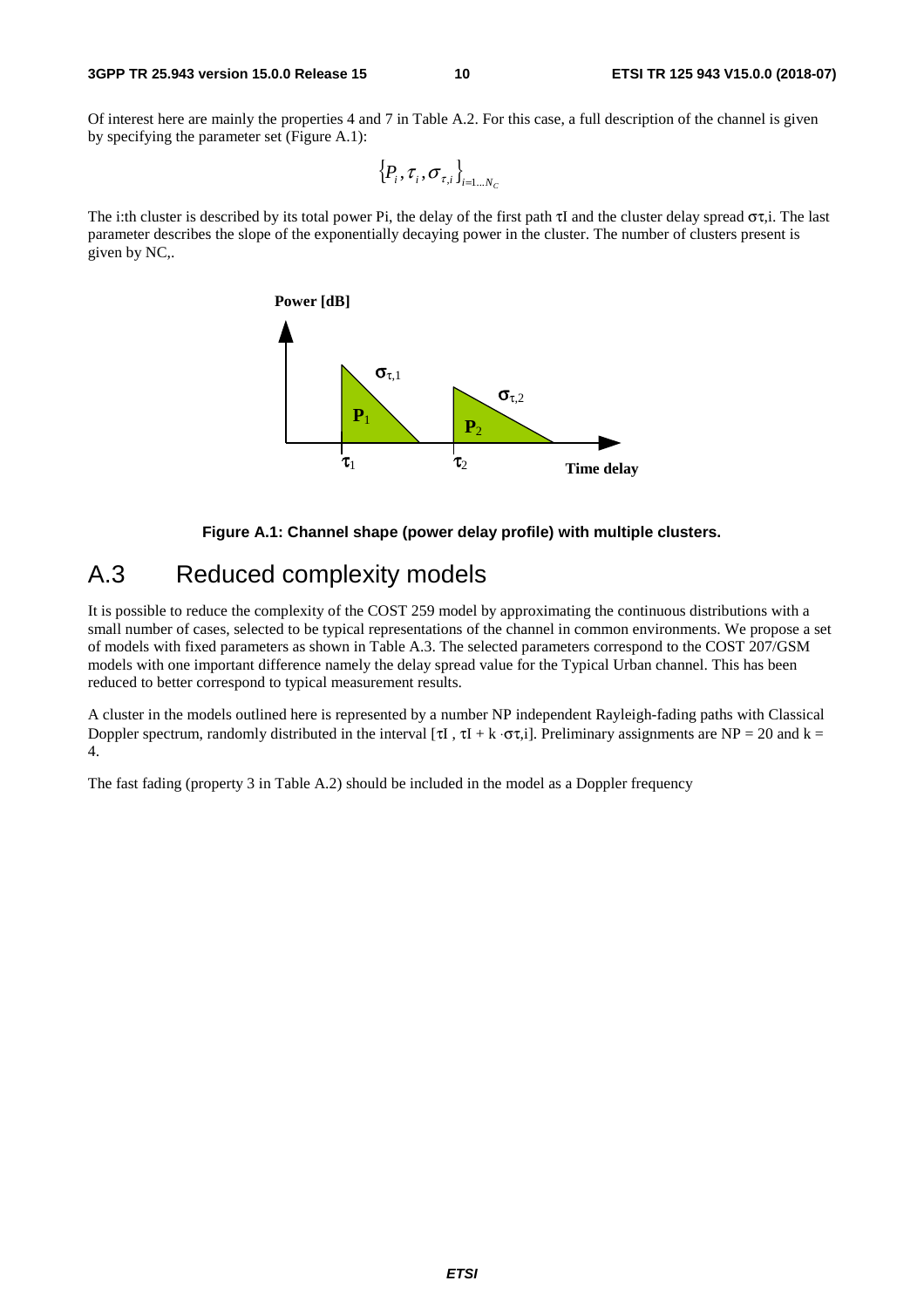| <b>Environment</b>   | <b>Channel shape</b>                                                                             | <b>Channel parameters</b>                                                                                                                                                                                      |  |
|----------------------|--------------------------------------------------------------------------------------------------|----------------------------------------------------------------------------------------------------------------------------------------------------------------------------------------------------------------|--|
| <b>Typical Urban</b> | One exponential cluster<br>consisting of NP Rayleigh-<br>fading paths                            | $NC = 1$<br>$P1 = 1$<br>$\tau$ 1 = 0 µs<br>$στ, 1 = 0.5 \mu s$                                                                                                                                                 |  |
| Rural Area           | One exponential cluster<br>consisting of NP-1Rayleigh-<br>fading paths and 1 non-fading<br>path. | $NC = 1$<br>$P1 = 1$<br>$\tau$ 1 = 0 µs<br>$\sigma \tau$ , 1 = 0.14 µs<br>Add one deterministic (non-<br>fading) path with:<br>$fD = 0.7$ fMax<br>$P2 = 0.43$<br>$\tau$ 2 = 0<br>in order to get Ricean fading |  |
| <b>Hilly Terrain</b> | Two exponential clusters each<br>consisting of NP/2 Rayleigh-<br>fading paths each               | $NC = 2$<br>$P1 = 1$<br>$\tau$ 1 = 0 µs<br>$\sigma\tau$ , 1 = 0.29 µs<br>$P2 = 0.04$<br>$\tau$ 2 = 15 µs<br>$\sigma\tau$ , 2 = 1 µs                                                                            |  |

**Table A.3: Reduced complexity channel model parameters**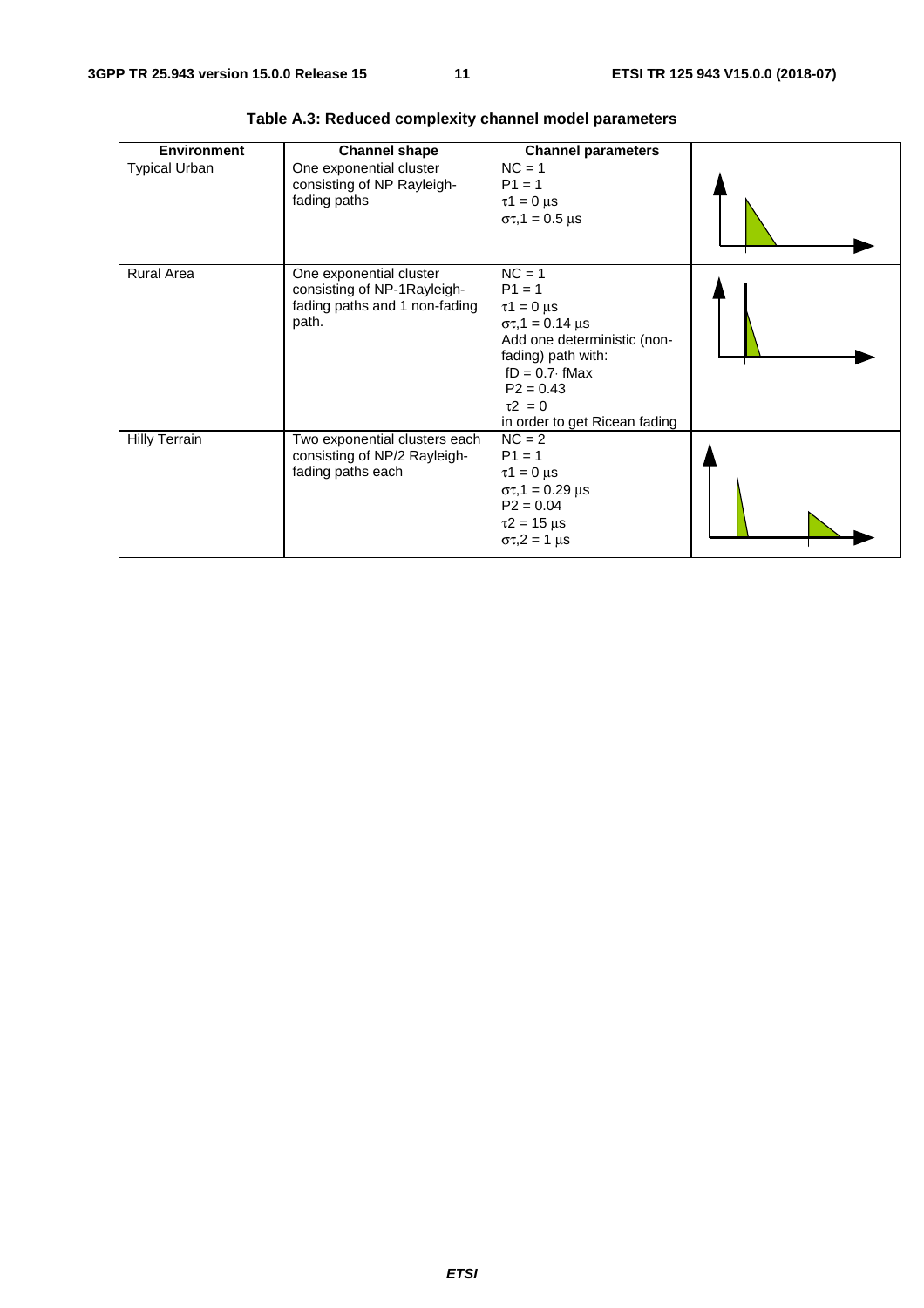### Annex B: Example of simplified model using other time resolution

The models can be simplified to a specific application to allow for more efficient and less complex simulations and testing. The simplification should be done with a specific time resolution ΔT, which should be stated to avoid confusion: e.g.  $Rax(\Delta T=0.1\mu s)$ . The simplified application specific model is obtained by sampling the channel profiles in Tables 5.2, 5.3 and 5.4 at delays {0, ΔT , 2ΔT , 3ΔT, ... } as described in the example below. Only taps where the power is within 25 dB of the strongest tap need to be retained. Tap powers should be normalized so that the sum of all tap powers is equal to 1. All taps should have a classical Doppler spectrum, with the exception of the first tap in the simplified Rax channel which will be a superposition of a classical and a direct path Doppler spectrum (resulting in Ricean fading).

For a CDMA type system like UTRA, a typical ΔT used in simulations considered here may be ¼, ½ or 1 chip time.

For a Frequency Hopping or multicarrier system the ΔT should be set to consider the total system bandwidth to take the frequency correlation of the channel model into account.

An example of a simplified model is shown in Table B.1 for UTRA FDD. In the example, ΔT is ½ of the chip time of UTRA FDD.

| Tap number | <b>Relative time (ns)</b> | Average relative power<br>(dB)                              | Doppler spectrum                      |
|------------|---------------------------|-------------------------------------------------------------|---------------------------------------|
|            |                           | -2.748 composed of:<br>$-6.4$ (Class)<br>-5.2 (Direct path) | Class                                 |
|            |                           |                                                             | $f_s = 0.7 \cdot f_D$<br>Direct path, |
|            | 130.2                     | -4.413                                                      | Class                                 |
|            | 260.4                     | $-11.052$                                                   | Class                                 |
|            | 390.6                     | $-18.500$                                                   | Class                                 |
|            | 520.8                     | $-18.276$                                                   | Class                                 |

**Table B.1: Example of a UTRA FDD channel model for rural area, Rax(**Δ**T=130.2 ns)** 

The simplified channel model is sampled from the channel models listed in tables 5.2, 5.3 and 5.4. This sampling is accomplished by rounding the taps into the sample bins based on the value of  $\Delta T$ . All taps from (i-1/2) $\Delta T$  to and including  $(i+1/2)\Delta T$  would be sampled into the tap positioned at delay i $\Delta T$  for all non-negative integers i.

For additional clarification, the computation of Table B.1 is demonstrated in the worksheet in Table B.2.

|  | Table B.2: Detailed worksheet to compute the simplified channel model in Table B.1 |
|--|------------------------------------------------------------------------------------|
|--|------------------------------------------------------------------------------------|

| Tap number<br>(from Table B.1) | <b>Tap Relative</b><br>time (from<br>Table B.1 in ns) | <b>Relative time</b><br>sampling range<br>(from above<br>sampling<br>formula in ns) | Tap numbers<br>from Table 5.3<br>sampled into<br>this delay bin | Tap powers<br>from Table 5.3<br>sampled into<br>this delay bin<br>(dB) | <b>Total average</b><br>relative power<br>sampled into<br>this delay bin<br>(dB) |
|--------------------------------|-------------------------------------------------------|-------------------------------------------------------------------------------------|-----------------------------------------------------------------|------------------------------------------------------------------------|----------------------------------------------------------------------------------|
|                                | 0.0                                                   | $0.0$ to 65.1                                                                       | 1.2                                                             | $-5.2$ (direct path),<br>$-6.4$ (Class)                                | $-2.748$<br>(-5.2 Direct path,<br>$-6.4$ Class)                                  |
| $\mathcal{P}$                  | 130.2                                                 | 65.1 to 195.3                                                                       | 3, 4, 5                                                         | $-8.4, -9.3, -10.0$<br>(all Class)                                     | $-4.413$                                                                         |
| 3                              | 260.4                                                 | 195.3 to 325.5                                                                      | 6, 7                                                            | $-13.1, -15.3$ (all<br>Class)                                          | $-11.052$                                                                        |
| 4                              | 390.6                                                 | 325.5 to 455.7                                                                      | 8                                                               | $-18.5$ (Class)                                                        | $-18.500$                                                                        |
| 5                              | 520.8                                                 | 455.7 to 585.9                                                                      | 9, 10                                                           | $-20.4, -22.4$ (all<br>Class)                                          | $-18.276$                                                                        |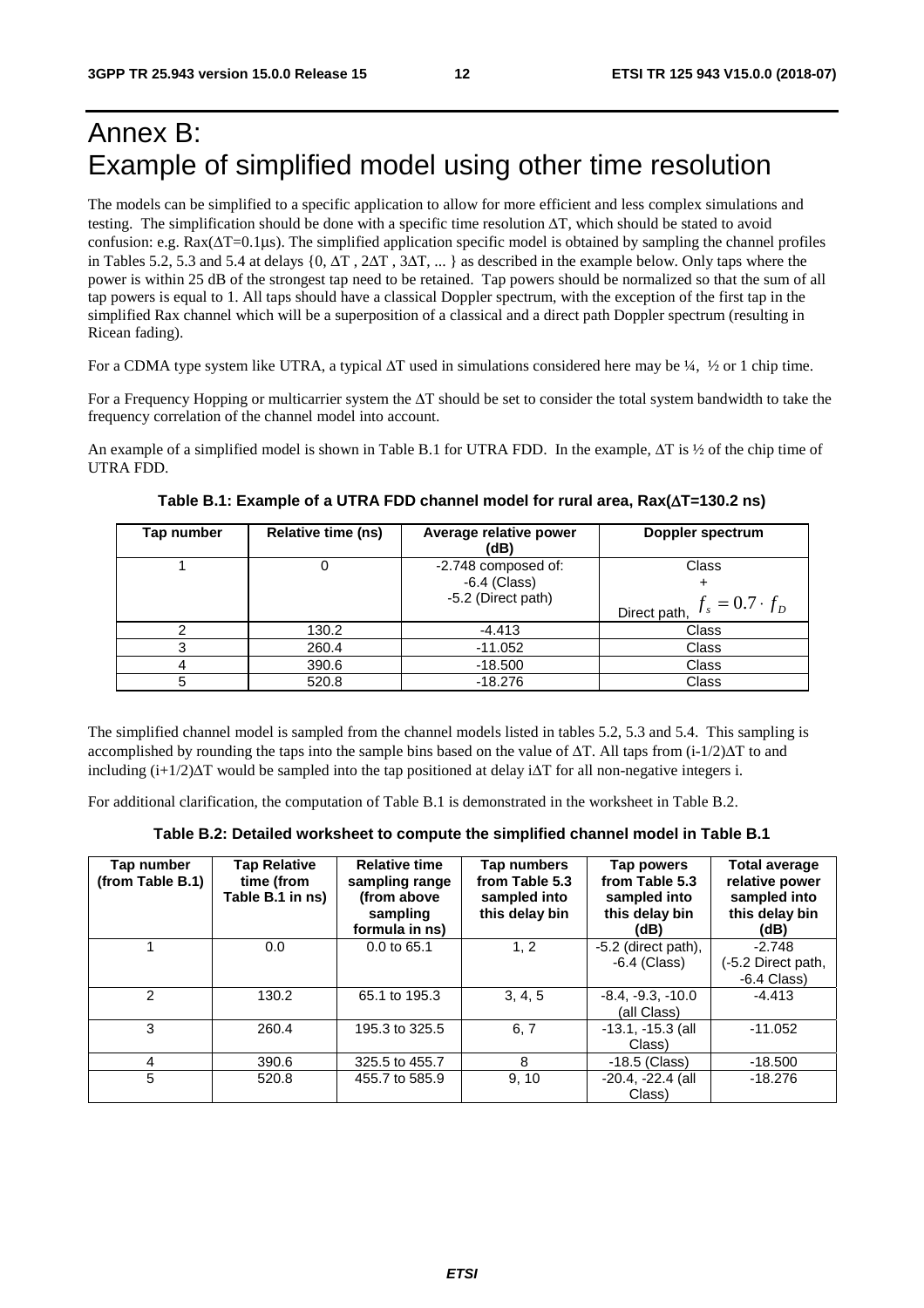### Annex C: Change history

#### **Table C.1: Document History**

| <b>Time</b>  | <b>Title</b>                           | Curr   | <b>New</b> | WI |
|--------------|----------------------------------------|--------|------------|----|
| RP-36        | Rel-7 version created based on y6.0.0. | 6.0.0  | 7.0.0      |    |
| SP-42        | Upgraded unchanged from Rel 7          |        | 8.0.0      |    |
| SP-46        | Upgraded unchanged from Rel 8          |        | 9.0.0      |    |
| SP-51        | Upgraded unchanged from Rel-9          | 9.0.0  | 10.0.0     |    |
| SP-57        | Update to Rel-11 version (MCC)         | 10.0.0 | 11.0.0     |    |
| SP-65        | Update to Rel-12 version (MCC)         | 11.0.0 | 12.0.0     |    |
| <b>SP-70</b> | Update to Rel-13 version (MCC)         | 12.0.0 | 13.0.0     |    |
| <b>RP-75</b> | Update to Rel-14 version (MCC)         | 13.0.0 | 14.0.0     |    |

| <b>Change history</b> |                |              |            |                |  |                                |                              |  |  |  |
|-----------------------|----------------|--------------|------------|----------------|--|--------------------------------|------------------------------|--|--|--|
| Date                  | <b>Meeting</b> | <b>ITDoc</b> | <b>ICR</b> | <b>Rev Cat</b> |  | Subject/Comment                | <b>New</b><br><b>version</b> |  |  |  |
| 2018-06               | SA#80          | $\sim$       | -          | . .            |  | Update to Rel-15 version (MCC) | 15.0.0                       |  |  |  |